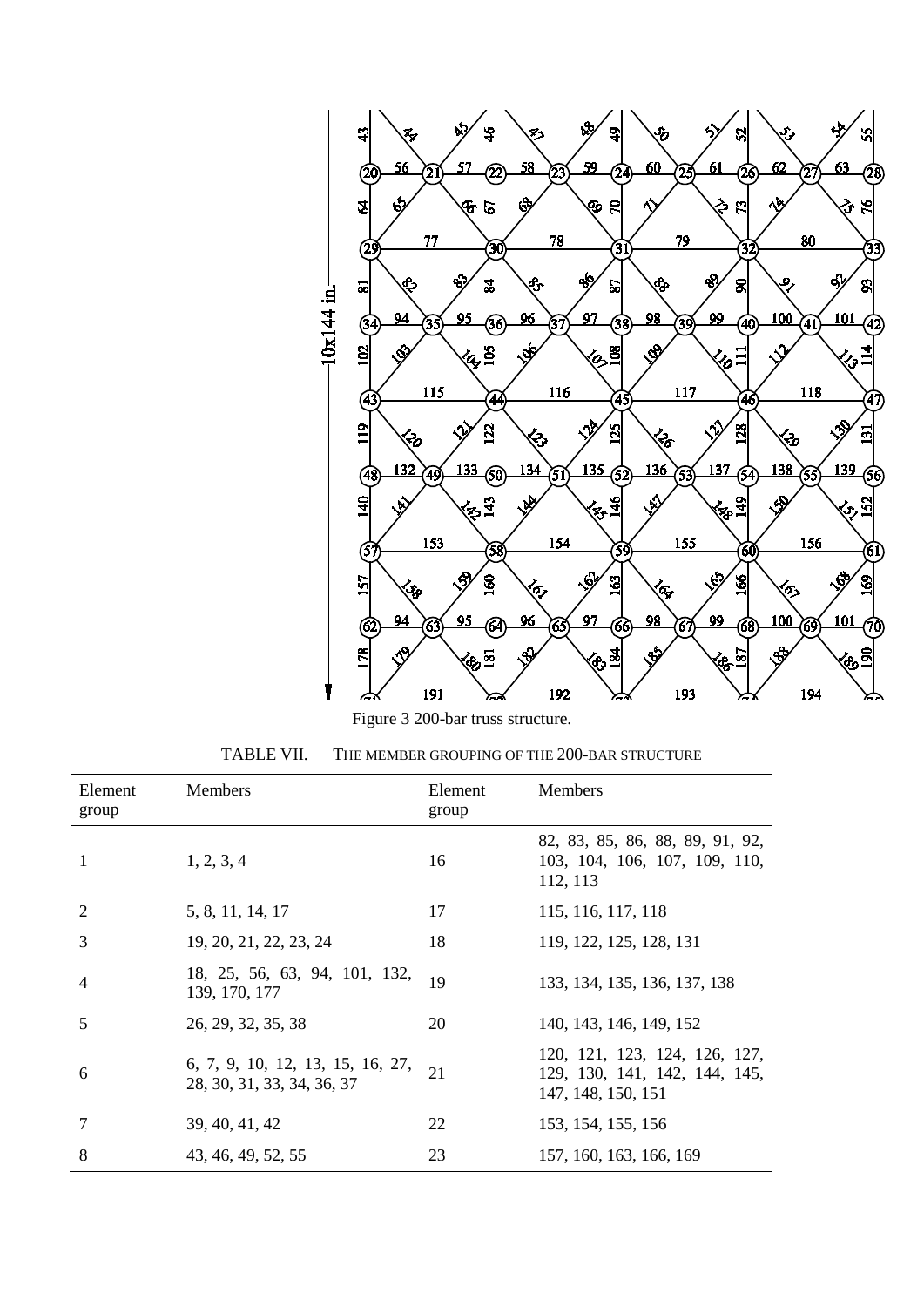| 9  | 57, 58, 59, 60, 61, 62                                            | 24 | 171, 172, 173, 174, 175, 176                                                         |
|----|-------------------------------------------------------------------|----|--------------------------------------------------------------------------------------|
| 10 | 64, 67, 70, 73, 76                                                | 25 | 178, 181, 184, 187, 190                                                              |
| 11 | 44, 45, 47, 48, 50, 51, 53, 54,<br>65, 66, 68, 69, 71, 72, 74, 75 | 26 | 158, 159, 161, 162, 164, 165,<br>167, 168, 179, 180, 182, 183,<br>185, 186, 188, 189 |
| 12 | 77, 78, 79, 80                                                    | 27 | 191, 192, 193, 194                                                                   |
| 13 | 81, 84, 87, 90, 93                                                | 28 | 195, 17, 198, 200                                                                    |
| 14 | 95, 96, 97, 98, 99, 100                                           | 29 | 196, 199                                                                             |
| 15 | 102, 105, 108, 111, 114                                           |    |                                                                                      |

## **4 Conclusions**

According to the results of the proposed method integrated with analyses of truss structures, the proposal is a comparative method according to the other documented methods. Comparing to the other methods using metaheuristic algorithms, the method is effective in the computational effort.

For example, the total optimization period is only 2.69 s for the proposed method. At the same computer system, a structural analysis in metaheuristic based methods is 0.1512 s long. In that case, the FPA based method [21] is effective to find the similar optimum value in 1232.13 s. Similarly, the optimum result of the second example is found in 11.64 s while FPA [21] is effective to find an optimum value in 1067.23 s by using the same equipment. It must be noted that the other methods need more analyses than the FPA based method.

For the last example, the duration of the optimization is 550.99 s which is significantly more than the other examples for the proposed method. Since the problem is big, the duration of an analysis (0.2138 s) is nearly two times of the second example. In that case, the FPA based method [21] is effective to find the optimum value in 2284.453 s. For this example, several methods may be effective in reduction of optimum weight, but minor constraint violations may occur in the metaheuristic algorithm based methods.

As a conclusion, the proposed strategy for the optimum sizing of truss structures is a quick and effective tool. By using this rapid method, it will be possible to find better member grouping options than the proposed ones in the documented methods. In that case, economical and practical solutions can be found. This issue will be considered in the future studies.

| Element<br>group | <b>HS</b><br>$[13]$ | GA<br>$[4]$ | SA [9] | <b>HPSAC</b><br>O [23] | HS [12] | <b>TLBO</b><br>$[15]$ | CSP<br>$[18]$ | <b>HPSO</b><br>$[17]$ | <b>TLBO</b><br>$[16]$ | <b>FPA</b><br>$[21]$ | Present<br>study |
|------------------|---------------------|-------------|--------|------------------------|---------|-----------------------|---------------|-----------------------|-----------------------|----------------------|------------------|
| 1                | 0.1253              | 0.3469      | 0.1468 | 0.1033                 | 0.1540  | 0.1460                | 0.1480        | 0.1213                | 0.1135                | 0.1425               | 0.1069           |
| 2                | 1.0157              | 1.0810      | 0.9400 | 0.9184                 | 0.9410  | 0.9410                | 0.9460        | 0.9426                | 0.9484                | 0.9637               | 0.9154           |
| 3                | 0.1069              | 0.1000      | 0.1000 | 0.1202                 | 0.1000  | 0.1000                | 0.1010        | 0.1220                | 0.1078                | 0.1005               | 0.2094           |
| $\overline{4}$   | 0.1096              | 0.1000      | 0.1000 | 0.1009                 | 0.1000  | 0.1010                | 0.1010        | 0.1000                | 0.1000                | 0.1000               | 0.1000           |
| 5                | 1.9369              | 2.1421      | 1.9400 | 1.8664                 | 1.9420  | 1.9410                | 1.9461        | 2.0143                | 1.9345                | 1.9514               | 1.9154           |
| 6                | 0.2686              | 0.3470      | 0.2962 | 0.2826                 | 0.3010  | 0.2960                | 0.2979        | 0.2800                | 0.2889                | 0.2957               | 0.3175           |
| $\overline{7}$   | 0.1042              | 0.1000      | 0.1000 | 0.1000                 | 0.1000  | 0.1000                | 0.1010        | 0.1589                | 0.2116                | 0.1156               | 0.1006           |
| 8                | 2.9731              | 3.5650      | 3.1042 | 2.9683                 | 3.1080  | 3.1210                | 3.1072        | 3.0666                | 3.0903                | 3.1133               | 3.1105           |
| 9                | 0.1309              | 0.3470      | 0.1000 | 0.1000                 | 0.1000  | 0.1000                | 0.1010        | 0.1002                | 0.1031                | 0.1006               | 0.1007           |
| 10               | 4.1831              | 4.8050      | 4.1042 | 3.9456                 | 4.1060  | 4.1730                | 4.1062        | 4.0418                | 4.0903                | 4.1100               | 4.1138           |
| 11               | 0.3967              | 0.4400      | 0.4034 | 0.3742                 | 0.4090  | 0.4010                | 0.4049        | 0.4142                | 0.4502                | 0.4165               | 0.4102           |

TABLE VIII. THE OPTIMUM RESULTS OF THE 200-BAR STRUCTURE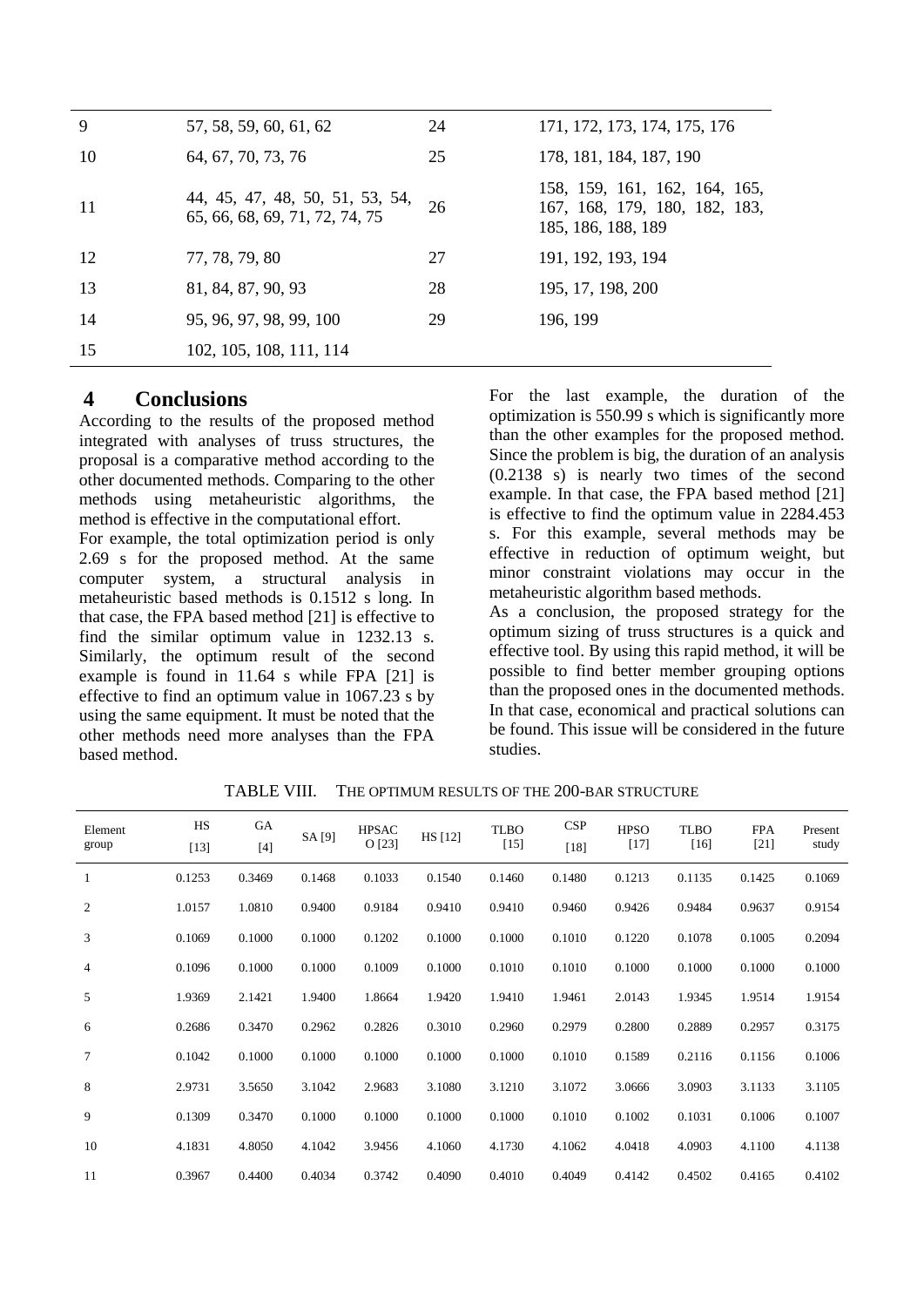| 12                                  | 0.4416  | 0.4400  | 0.1912  | 0.4501  | 0.1910  | 0.1810  | 0.1944  | 0.4852  | 0.1007  | 0.1843  | 0.1571               |
|-------------------------------------|---------|---------|---------|---------|---------|---------|---------|---------|---------|---------|----------------------|
| 13                                  | 5.1873  | 5.9520  | 5.4284  | 4.9603  | 5.4280  | 5.4230  | 5.4299  | 5.4196  | 5.4798  | 5.4567  | 5.4243               |
| 14                                  | 0.1912  | 0.3470  | 0.1000  | 1.0738  | 0.1000  | 0.1000  | 0.1010  | 0.1000  | 0.1011  | 0.1000  | 0.1000               |
| 15                                  | 6.2410  | 6.5720  | 6.4284  | 5.9785  | 6.4270  | 6.4220  | 6.4299  | 6.3749  | 6.4798  | 6.4559  | 6.4332               |
| 16                                  | 0.6994  | 0.9540  | 0.5734  | 0.7863  | 0.5810  | 0.5710  | 0.5755  | 0.6813  | 0.5329  | 0.5800  | 0.5759               |
| 17                                  | 0.1158  | 0.3470  | 0.1327  | 0.7374  | 0.1510  | 0.1560  | 0.1349  | 0.1576  | 0.1325  | 0.1547  | 0.2940               |
| 18                                  | 7.7643  | 8.5250  | 7.9717  | 7.3809  | 7.9730  | 7.9580  | 7.9747  | 8.1447  | 7.9445  | 8.0132  | 7.9988               |
| 19                                  | 0.1000  | 0.1000  | 0.1000  | 0.6674  | 0.1000  | 0.1000  | 0.1010  | 0.1000  | 0.1005  | 0.1000  | 0.1000               |
| 20                                  | 8.8279  | 9.3000  | 8.9717  | 8.3000  | 8.9740  | 8.9580  | 8.9747  | 9.0920  | 8.9444  | 9.0135  | 9.0063               |
| 21                                  | 0.6986  | 0.9540  | 0.7049  | 1.1967  | 0.7190  | 0.7200  | 0.7065  | 0.7462  | 0.7011  | 0.7391  | 0.8194               |
| 22                                  | 1.5563  | 1.7639  | 0.4196  | 1.0000  | 0.4220  | 0.4780  | 0.4225  | 0.2114  | 1.3777  | 0.7870  | 0.4748               |
| 23                                  | 10.9806 | 13.3006 | 10.8636 | 10.8262 | 10.8920 | 10.8970 | 10.8685 | 10.9587 | 11.2394 | 11.1795 | 11.1442              |
| 24                                  | 0.1317  | 0.3470  | 0.1000  | 0.1000  | 0.1000  | 0.1000  | 0.1010  | 0.1000  | 0.2287  | 0.1462  | 0.1279               |
| 25                                  | 12.1492 | 13.3006 | 11.8606 | 11.6976 | 11.8870 | 11.8970 | 11.8684 | 11.9832 | 12.2394 | 12.1799 | 12.1455              |
| 26                                  | 1.6373  | 2.1421  | 1.0339  | 1.3880  | 1.0400  | 1.0800  | 1.0360  | 0.9241  | 1.6849  | 1.3424  | 1.1763               |
| 27                                  | 5.0032  | 4.8050  | 6.6818  | 4.9523  | 6.6460  | 6.4620  | 6.6859  | 6.7676  | 4.9136  | 5.4844  | 5.9177               |
| 28                                  | 9.3545  | 9.3000  | 10.8113 | 8.8000  | 10.8040 | 10.7990 | 10.8111 | 10.9639 | 9.7190  | 10.1372 | 10.3697              |
| 29                                  | 15.0919 | 17.1740 | 13.8404 | 14.6645 | 13.8700 | 13.9220 | 13.8465 | 13.8186 | 15.0219 | 14.5262 | 14.2756              |
| <b>Best Weight</b><br>(lb)          | 25447.1 | 28544.0 | 25445.6 | 25156.5 | 25491.9 | 25488.2 | 25467.9 | 25698.9 | 25664.0 | 25521.8 | 25542.98             |
| Number of<br>structural<br>analyses | 48000   |         | 9650    | 9875    | 19670   | 28059   | 31700   | 14406   |         | 10685   | Duration<br>550.99 s |

## *References:*

- [1] H. Adeli, O. Kamal, Efficient optimization of space trusses, Computers and Structures 24(3) (1986) 501–11.
- [2] G. Cao, Optimized design of framed structures using a genetic algorithm, PhD thesis, The University of Memphis, 1996.
- [3] F. Erbatur, O. Hasançebi, I. Tütüncü, H. Kiliç, Optimal design of planar and space structures with genetic algorithms, Computers and Structures 75 (2000) 209–24.
- [4] V. Togan, A.T. Daloglu, An improved genetic algorithm with initial population strategy and self-adaptive member grouping, Computers and Structures 86 (2008) 1204–1218.
- [5] C.V. Camp, B.J. Bichon, Design of space trusses using ant colony optimization, Journal of Structural Engineering 130(5) (2004) 741-751.
- [6] C.V. Camp, Design of space trusses using big bang–big crunch optimization, Journal of Structural Engineering 133(7) (2007) 999–1008.
- [7] L.J. Li, Z.B. Huang, F. Liu, Q.H. Wu, A heuristic particle swarm optimizer for optimization of pin connected structures, Computers and Structures 85(7–8) (2007) 340–  $\mathbf Q$
- [8] R.E. Perez, K. Behdinan, Particle swarm approach for structural design optimization, Computers and Structures 85 (2007) 1579–88.
- [9] L. Lamberti, An efficient simulated annealing algorithm for design optimization of truss structures, Computers and Structures 86 (2008) 1936–53.
- [10] A. Kaveh, S. Talatahari, Size optimization of space trusses using big bang–big crunch algorithm, Computers and Structures 87(17–18) (2009) 1129–40.
- [11] M. Sonmez, Artificial bee colony algorithm for optimization of truss structures, Applied Soft Computing 11(2) (2011) 2406–18.